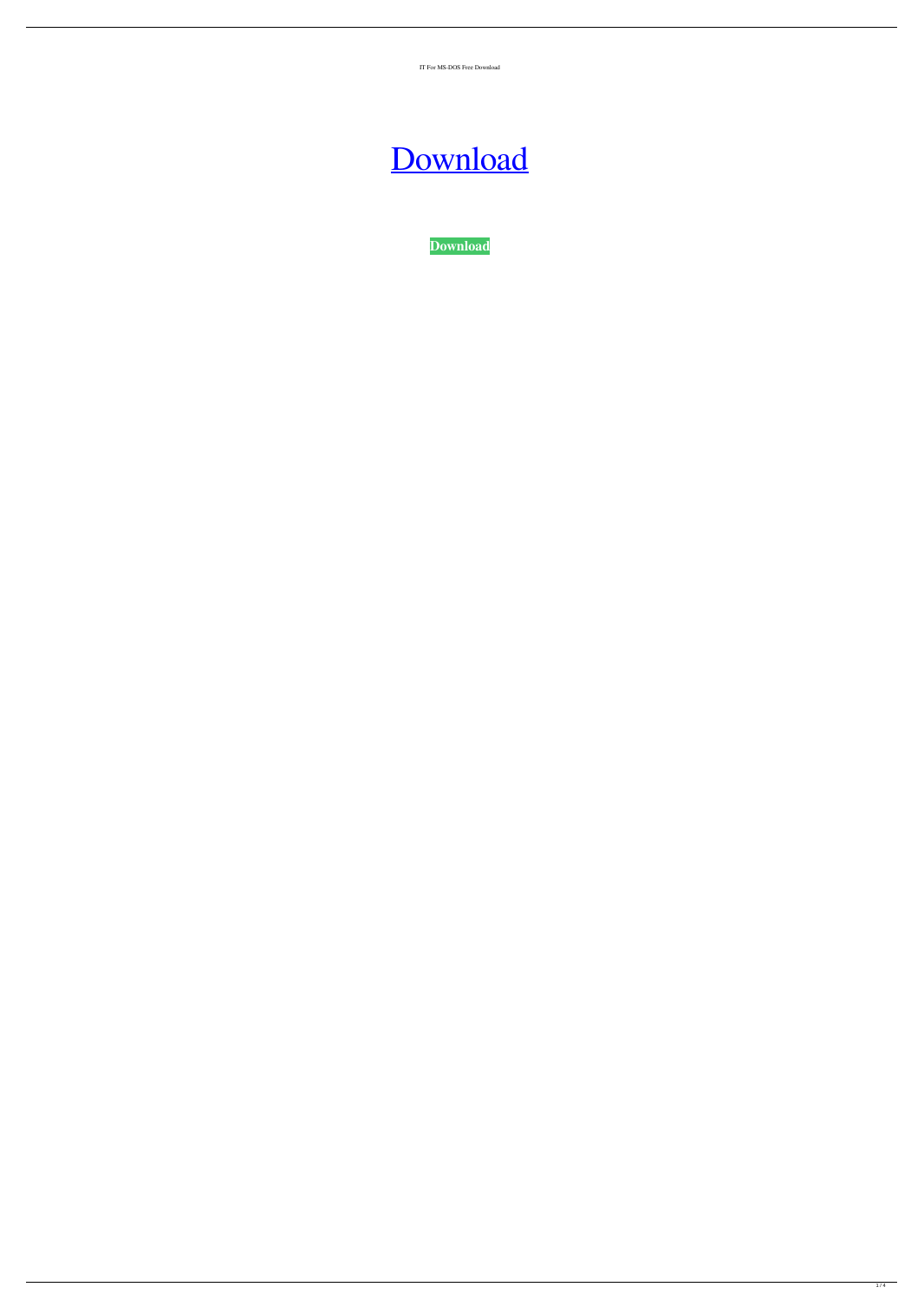#### **IT For MS-DOS Crack PC/Windows [Updated] 2022**

With IT, it is possible to add the most important words in the literature to the text of a translation (Translation (Translation). The next step is to enter the translation into a translation program (Translator). The prog becomes the original. When the translation has been processed, IT produces the text output of the translator, a file with the aligned interlinear text and a dictionary. This file can be used with other programs for researc program as well. This is important for converting the Interlinear Text to the PFA format. Current IT for MS-DOS does not support the PFA format. But the underlying IT-files can be converted. In order to generate a database program also performs the common changes, for example, the addition of the word part "er" after "hacer" (to make "hacer el amor" a verb). IT for MS-DOS is being developed by the Institute of Computer Science, University of University, and the University of Otago, New Zealand Copyright This work is licensed under the Creative Commons Attribution-NonCommercial-NoDerivs 3.0 License. To view a copy of this license, visit or send a letter to Crea (Interlinear-e-Afarosi-NoParshi) written by Farid Amraei. It is available on www.afarsi.com Farsi is a registered trademark of the Institute of Computer Science, University of St. Andrews, Scotland, UK. International Stand more information: contact the Institute of Computer Science,

KEYMACRO is a macro processor for MS-DOS operating systems. The program allows you to record keyboard strokes and playback and edit the macros. Each keystroke produces one or more character strings. Your recorded macros ca a complete set of features to edit and playback macros. Some basic features include: - Clear the content of a macro and insert one or more new characters. - Play back a macro to verify that it works. - Edit the text of a m Change the length of a macro. - Change the speed of a macro. - Set any of the above properties for a selection of macros. KEYMACRO Features: KeyMacro includes a large library of built-in macros for all of the common Window files, delete files, and more. You can also record macros to help you with the typing of documents. KeyMacro is very easy to use. Just record the macro using the buttons provided on the keyboard or with a mouse click. To p to help you: - Record macros to run a variety of functions, such as keystrokes to open programs, save files, delete files, and more. You can also record macros to help you with the typing of documents. - Playback keystroke macro. - Set any of the above properties for a selection of macros. - Create your own macros for the most common Windows applications. - Set properties for your macros. - Save macros to a file. - Print the keystrokes or mo tooltip. - Clear a macro. 81e310abbf

### **IT For MS-DOS Crack+ Download For Windows [Latest-2022]**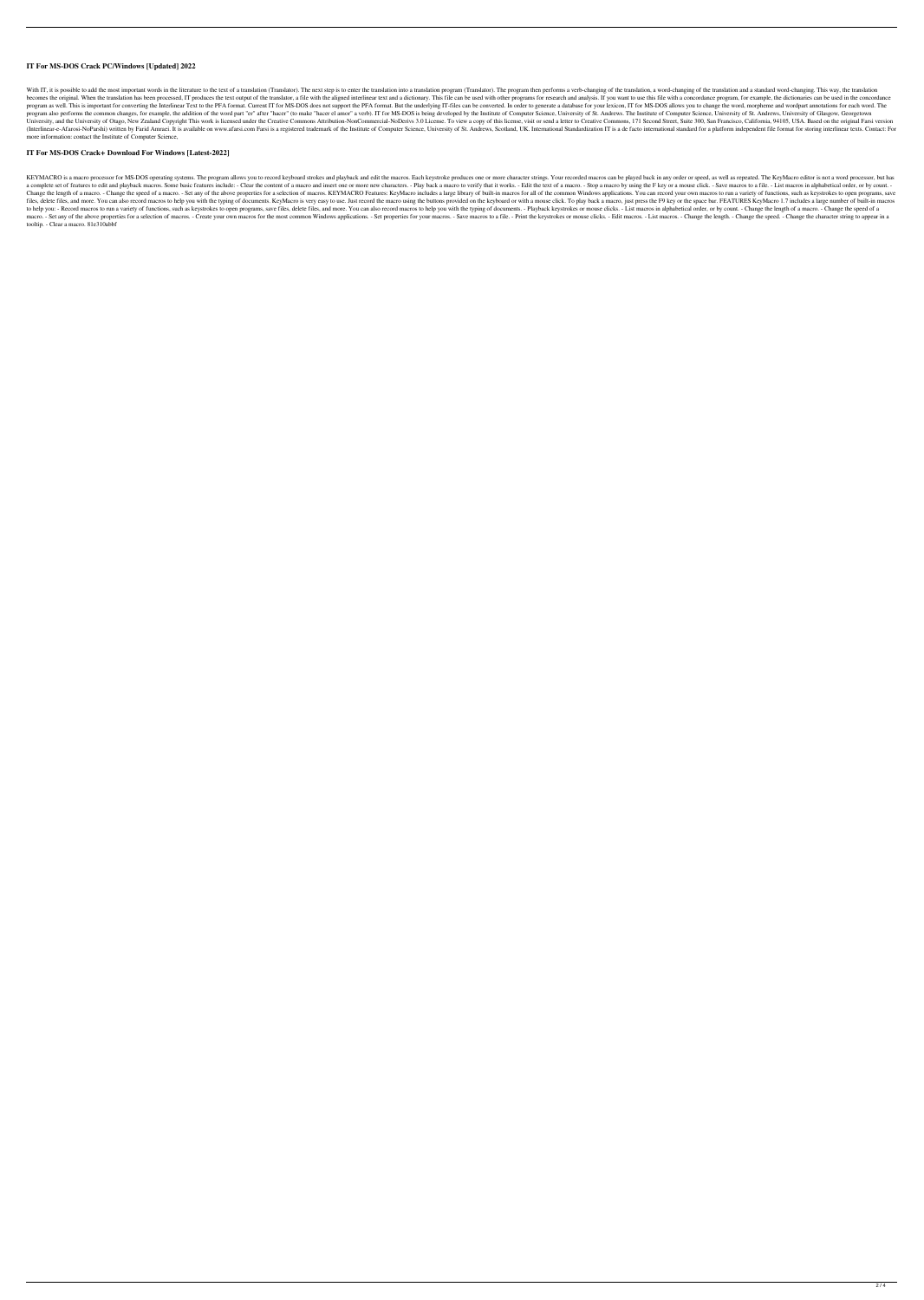#### **IT For MS-DOS Free**

IT performs two main tasks: (1) it maintains the vertical alignment of the interlinear annotations, and (2) it stores all word and morpheme annotations in a lexical database thus enabling semi-automatic glossing. IT for Wi 3.2 for the Windows operating system that adds all of the new features in InterLinE.DLL version 3.5. IT for Windows includes all of the features of InterLinE.DLL version 3.2. The only change is the addition of the followin alignment \* Improved alignment quality for the aligning format \* Annotated interlinear alignment lines are aligned with a new option \* Improved lexical database management system that allows the creation of new records \* I utility functions \* Improved reference handling for the Windows reference handling system \* Improved initialization functions \* Improved file saving and loading functions \* The list of all supported languages can now be ed new toolbars are now stored in the original InterLinE.DLL and are not overwritten by InterLinE.DLL version 3.2 \* All new file/user-options dialogs are now stored in the original InterLinE.DLL and are not overwritten by Int InterLinE.msd files Open source: A reference manual, GUI training materials and source code for InterLinE.DLL version 3.5 for the Windows operating system are available at You need to fill in your personal information (ema under the copyright of another party, please contact me at : m.le@gmx.net

#### **What's New In?**

IT is free software and can be used and distributed by anyone, without any restrictions. The public domain software licenses: zlib/libpng/etc. etc. permit unrestricted commercial and non-commercial use. Home Page: Help: Wh Revision: Version 1.02. Notes: There are six versions of IT: Version 1.0 (October 5, 1993): designed for Latin and English only. Version 2.0 (January 5, 1995): designed for Arabic and English, plus a few minor corrections Spanish. Version 3.0 (August 16, 1997): designed for Danish, Finnish, German, Norwegian, Russian, Spanish and Thai. Version 4.0 (April 29, 2001): designed for Danish, Finnish, German, Norwegian, Russian, Spanish and Thai. Versions Version 1.0: The first version of IT supports Latin and English interlinear texts. It has 8 levels of alignment and 6 levels of freeform text annotation. Version 2.0: The second version of IT is based on the previ levels and up to 7 freeform annotation levels. IT allows one to annotate all (or most) of the text with alignments, and both alignments and freeform annotations can be stored in the lexical database thus allowing semi-auto annotation capabilities, and additional features. IT now supports up to 14 alignment levels and up to 8 freeform annotation levels. IT allows one to annotate all (or most) of the text with alignments, and both alignments a of IT is designed for Arabic, Danish, English, Finnish, German, Hebrew, Japanese, Norwegian, Russian, Spanish, Swedish and Thai. It has expanded its alignment and annotation capabilities, and the lexical database now inclu Danish, Finnish, German, Norwegian, Russian, Spanish, Thai, Welsh and Dutch